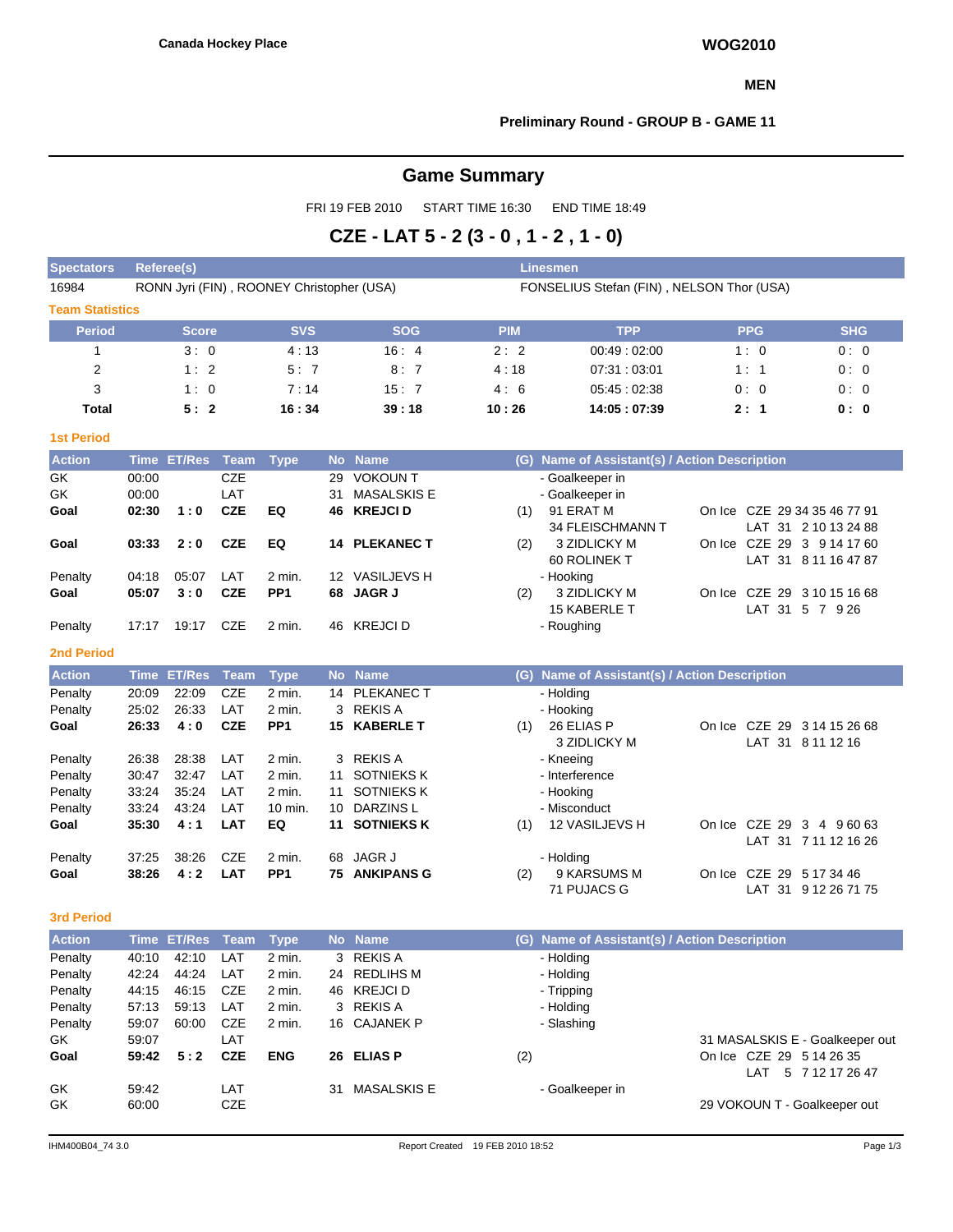### **MEN**

# **Preliminary Round - GROUP B - GAME 11**

| <b>Action</b> | Time ET/Res Team Type No Name |     |  | (G) Name of Assistant(s) / Action Description |
|---------------|-------------------------------|-----|--|-----------------------------------------------|
| GK            | 60:00                         | LAT |  | 31 MASALSKIS E - Goalkeeper out               |

#### **Goalkeeper Records**

| Team : CZE        |       |            | Team : LAT |                       |            |            |            |  |  |  |  |  |
|-------------------|-------|------------|------------|-----------------------|------------|------------|------------|--|--|--|--|--|
| No Name           | SOG 4 | <b>SVS</b> | <b>MIP</b> | No Name               | <b>SOG</b> | <b>SVS</b> | <b>MIP</b> |  |  |  |  |  |
| 29 VOKOUN Tomas   | 18    | 16         | 60:00      | 31 MASALSKIS Edgars   | 38         | 34         | 59:25      |  |  |  |  |  |
| 31 PAVELEC Ondrei |       |            |            | MUSTUKOVS Ervins (EG) |            |            |            |  |  |  |  |  |

30 NAUMOVS Sergejs

#### **Game Statistics**

33 STEPANEK Jakub (EG)

|                    | Team : CZE (WHT)         |   |              |    |          |                |                |                 |             |      |                |      |                         |            |            |
|--------------------|--------------------------|---|--------------|----|----------|----------------|----------------|-----------------|-------------|------|----------------|------|-------------------------|------------|------------|
|                    |                          |   |              |    |          |                | Shots on Goal  |                 | Time on Ice |      |                |      |                         |            |            |
| <b>No Pos Name</b> |                          | G | <b>A PIM</b> |    |          | $\overline{2}$ |                | $3$ OT TS $+/-$ |             | 1    | $\overline{2}$ | 3    | <b>OT</b><br><b>TOT</b> | <b>SHF</b> | <b>AVG</b> |
| 3 D                | <b>ZIDLICKY Marek</b>    | 0 | 3            | 0  | 1        | 1              | 2              | 4               | 0           | 5:25 | 6:11           | 7:54 | 19:30                   | 22         | 0.53       |
| 14 F               | <b>PLEKANEC Tomas</b>    | 1 | 0            | 2  | 2        | 1              | 1              | 4               | $+2$        | 4:46 | 4:45           | 7:39 | 17:10                   | 24         | 0:42       |
| 17 <sub>D</sub>    | <b>KUBA Filip</b>        | 0 | 0            | 0  | 1        | 0              | $\Omega$       | 1               | $+1$        | 5:27 | 5:25           | 7:11 | 18:03                   | 22         | 0:49       |
| 24 F               | <b>HAVLAT Martin</b>     | 0 | 0            | 0  | 0        | 1              | $\mathbf 1$    | 2               | 0           | 4:15 | 3:23           | 2:32 | 10:10                   | 14         | 0:43       |
| 26 F               | ELIAS Patrik +C          | 1 | 1            | 0  | 1        | 1              | 4              | 6               | $+1$        | 4:41 | 5:43           | 8:13 | 18:37                   | 21         | 0:53       |
| 5 D                | POLAK Roman              | 0 | 0            | 0  | 0        | 0              | 0              | $\mathbf{0}$    | $+1$        | 5:27 | 3:43           | 5:05 | 14:15                   | 20         | 0:42       |
| 10F                | <b>CERVENKA Roman</b>    | 0 | 0            | 0  | 0        | 0              | 0              | 0               | 0           | 5:13 | 4:15           | 3:45 | 13:13                   | 15         | 0:52       |
| 15 D               | KABERLE Tomas +A         | 1 | 1            | 0  | 0        | 1              | 1              | 2               | 0           | 5:14 | 5:32           | 5:22 | 16:08                   | 18         | 0:53       |
| 16 F               | <b>CAJANEK Petr</b>      | 0 | 0            | 2  | 2        | 0              | 0              | 2               | 0           | 5:49 | 5:05           | 5:47 | 16:41                   | 21         | 0:47       |
| 68 F               | JAGR Jaromir +A          | 1 | 0            | 2  | 2        | 1              | $\overline{4}$ | $\overline{7}$  | 0           | 4:58 | 5:55           | 5:44 | 16:37                   | 17         | 0:58       |
| 34 F               | <b>FLEISCHMANN Tomas</b> | 0 | 1            | 0  | 1        | 1              | $\mathbf 1$    | 3               | $+1$        | 4:04 | 4:44           | 5:14 | 14:02                   | 18         | 0:46       |
| 35 D               | HEJDA Jan                | 0 | 0            | 0  | 1        | 0              | 0              | 1               | $+2$        | 3:56 | 4:08           | 4:55 | 12:59                   | 22         | 0:35       |
| 46 F               | <b>KREJCI David</b>      | 1 | 0            | 4  | -1       | 0              | -1             | $\overline{2}$  | $+1$        | 3:54 | 4:31           | 5:02 | 13:27                   | 20         | 0:40       |
| 77 D               | <b>KUBINA Pavel</b>      | 0 | 0            | 0  | 0        | 0              | $\Omega$       | $\overline{0}$  | $+1$        | 4:07 | 4:48           | 5:08 | 14:03                   | 21         | 0:40       |
| 91 F               | <b>ERAT Martin</b>       | 0 | 1            | 0  | 1        | 0              | 0              | 1               | $+1$        | 4:46 | 4:00           | 5:53 | 14:39                   | 19         | 0:46       |
| 4 D                | <b>MICHALEK Zbynek</b>   | 0 | 0            | 0  | 0        | 0              | 0              | 0               | $-1$        | 5:46 | 3:44           | 1:53 | 11:23                   | 17         | 0:40       |
| 9F                 | <b>MICHALEK Milan</b>    | 0 | 0            | 0  | 3        | 1              | 0              | 4               | 0           | 5:00 | 4:05           | 3:30 | 12:35                   | 18         | 0.41       |
| 44 D               | <b>BLATAK Miroslav</b>   | 0 | 0            | 0  | 0        | 0              | 0              | 0               | 0           | 4:30 | 3:48           | 1:19 | 9:37                    | 15         | 0:38       |
| 60 F               | <b>ROLINEK Tomas</b>     | 0 | 1            | 0  | 0        | 0              | 0              | 0               | 0           | 5:14 | 4:05           | 1:43 | 11:02                   | 15         | 0:44       |
| 63 F               | <b>VASICEK Josef</b>     | 0 | 0            | 0  | 0        | 0              | 0              | 0               | -1          | 5:22 | 3:08           | 0.53 | 9:23                    | 13         | 0:43       |
| 29 GK              | <b>VOKOUN Tomas</b>      | 0 | 0            | 0  | 0        | 0              | 0              | 0               |             |      |                |      |                         |            |            |
| 31 GK              | PAVELEC Ondrej           | 0 | 0            | 0  | 0        | 0              | 0              | 0               |             |      |                |      |                         |            |            |
| 33 GK              | <b>STEPANEK Jakub</b>    | 0 | 0            | 0  | $\Omega$ | 0              | 0              | 0               |             |      |                |      |                         |            |            |
| Total              |                          | 5 | 8            | 10 | 16       | 8              | 15             | 39              |             |      |                |      |                         |            |            |

### **Head Coach :** RUZICKA Vladimir

| <b>Team : LAT (RED)</b> |  |
|-------------------------|--|
|-------------------------|--|

|             | <b>Shots on Goal</b>   |  |            |               |          |          | Time on Ice    |                        |                            |                  |           |      |                |    |         |
|-------------|------------------------|--|------------|---------------|----------|----------|----------------|------------------------|----------------------------|------------------|-----------|------|----------------|----|---------|
| No Pos Name |                        |  |            |               |          |          |                | G APIM 1 2 3 OT TS +/- |                            |                  |           | -3-1 | OT TOT SHF AVG |    |         |
| 3 D         | <b>REKIS Arvids</b>    |  | $0\quad 0$ | -8            | $\Omega$ | $\Omega$ | $\Omega$       |                        | $\overline{0}$<br>$\Omega$ | 6:11             | 4:12 5:22 |      | 15:45          |    | 25 0:37 |
| 12 F        | VASILJEVS Herberts +A  |  | 0 1        | $\mathcal{P}$ | $\Omega$ |          | $\overline{0}$ |                        | 1                          | 0 5:12 6:11 8:10 |           |      | 19:33          |    | 28 0:41 |
| 17 F        | NIZIVIJS Aleksandrs +A |  | $0\quad 0$ | 0             |          |          | $\overline{2}$ |                        | $3 - 1$                    | 4:59             | 4:29 7:58 |      | 17:26          | 27 | 0:38    |
| 47 F        | <b>CIPULIS Martins</b> |  | $0\quad 0$ | $\Omega$      | $\Omega$ | 2        | $\Omega$       |                        |                            | $2 \t2 \t5.12$   | 4:39 6:58 |      | 16:49          | 25 | 0:40    |
| 71 D        | PUJACS Georgijs        |  | O 1        | 0             |          |          | $\Omega$       |                        | $\Omega$                   | 6:01             | 6:29 6:35 |      | 19:05          | 27 | 0.42    |
|             |                        |  |            |               |          |          |                |                        |                            |                  |           |      |                |    |         |